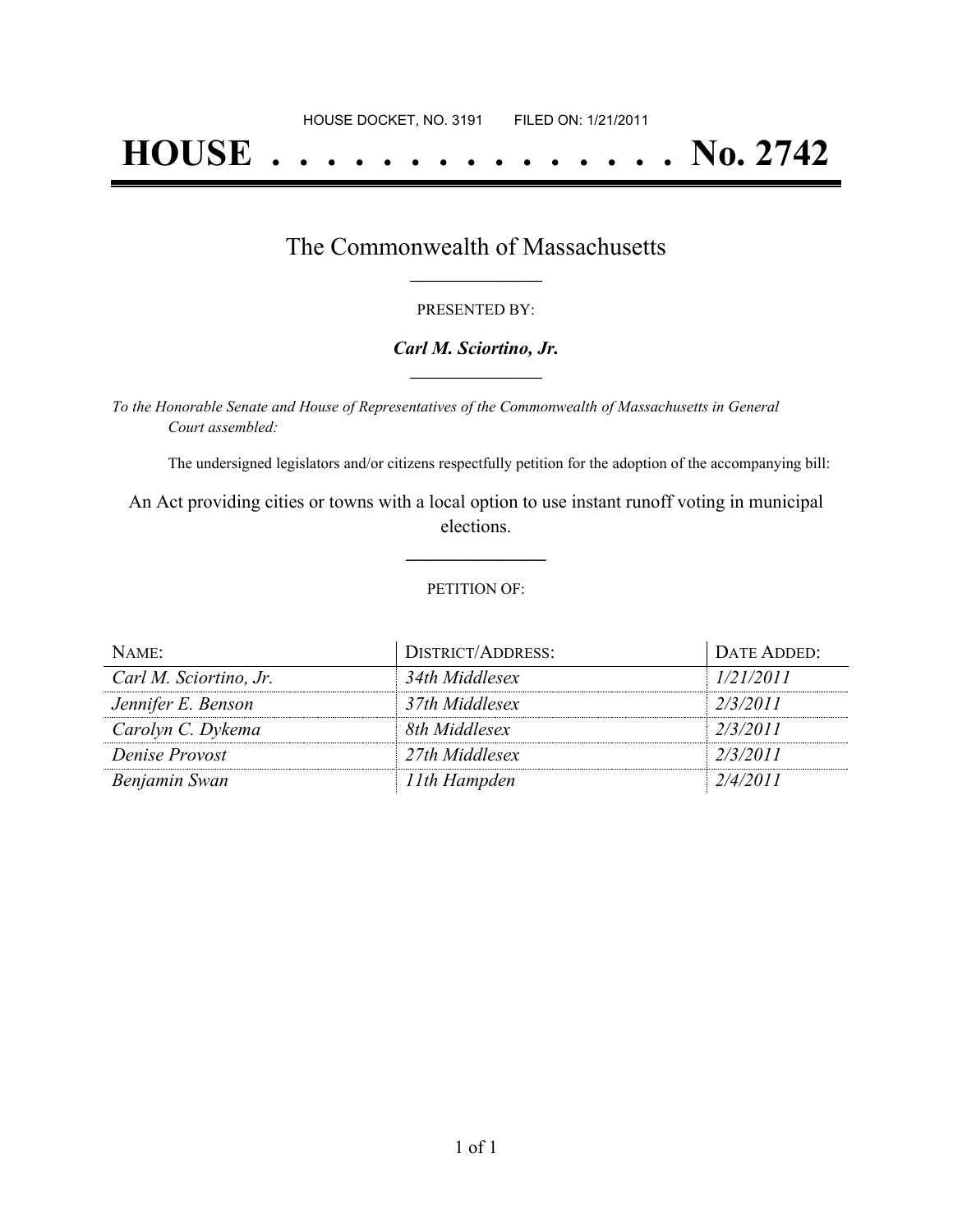## **HOUSE . . . . . . . . . . . . . . . No. 2742**

By Mr. Sciortino of Medford, a petition (accompanied by bill, House, No. 2742) of Carl M. Sciortino, Jr. and others relative to cities or towns with a local option to use instant runoff voting in municipal elections. Election Laws.

## The Commonwealth of Massachusetts

**\_\_\_\_\_\_\_\_\_\_\_\_\_\_\_ In the Year Two Thousand Eleven \_\_\_\_\_\_\_\_\_\_\_\_\_\_\_**

An Act providing cities or towns with a local option to use instant runoff voting in municipal elections.

Be it enacted by the Senate and House of Representatives in General Court assembled, and by the authority *of the same, as follows:*

| 1  | SECTION 1. Chapter 50 of the General Laws, as appearing in the 2006 Official Edition,               |
|----|-----------------------------------------------------------------------------------------------------|
| 2  | is hereby amended by inserting after section 8 the following new section:--                         |
| 3  | Section 9. Option of local government to adopt Instant Runoff Voting for municipal                  |
| 4  | elections.                                                                                          |
| 5  | (a) Any city or town may choose to adopt the Instant Runoff Voting method, as defined               |
| 6  | in section                                                                                          |
| 7  | (b). Any city or town may adopt this section to use Instant Runoff Voting for the election          |
| 8  | of any or all of the following offices: Mayor, City Council, Alderman, Selectman, or School         |
| 9  | Committee. Instant Runoff Voting would be the method used for all primaries and elections for       |
| 10 | those approved offices when three or more candidates have qualified to have their names printed     |
| 11 | on the ballot. Ballots shall allow the voter to mark the voter's first choice in the same manner as |
|    |                                                                                                     |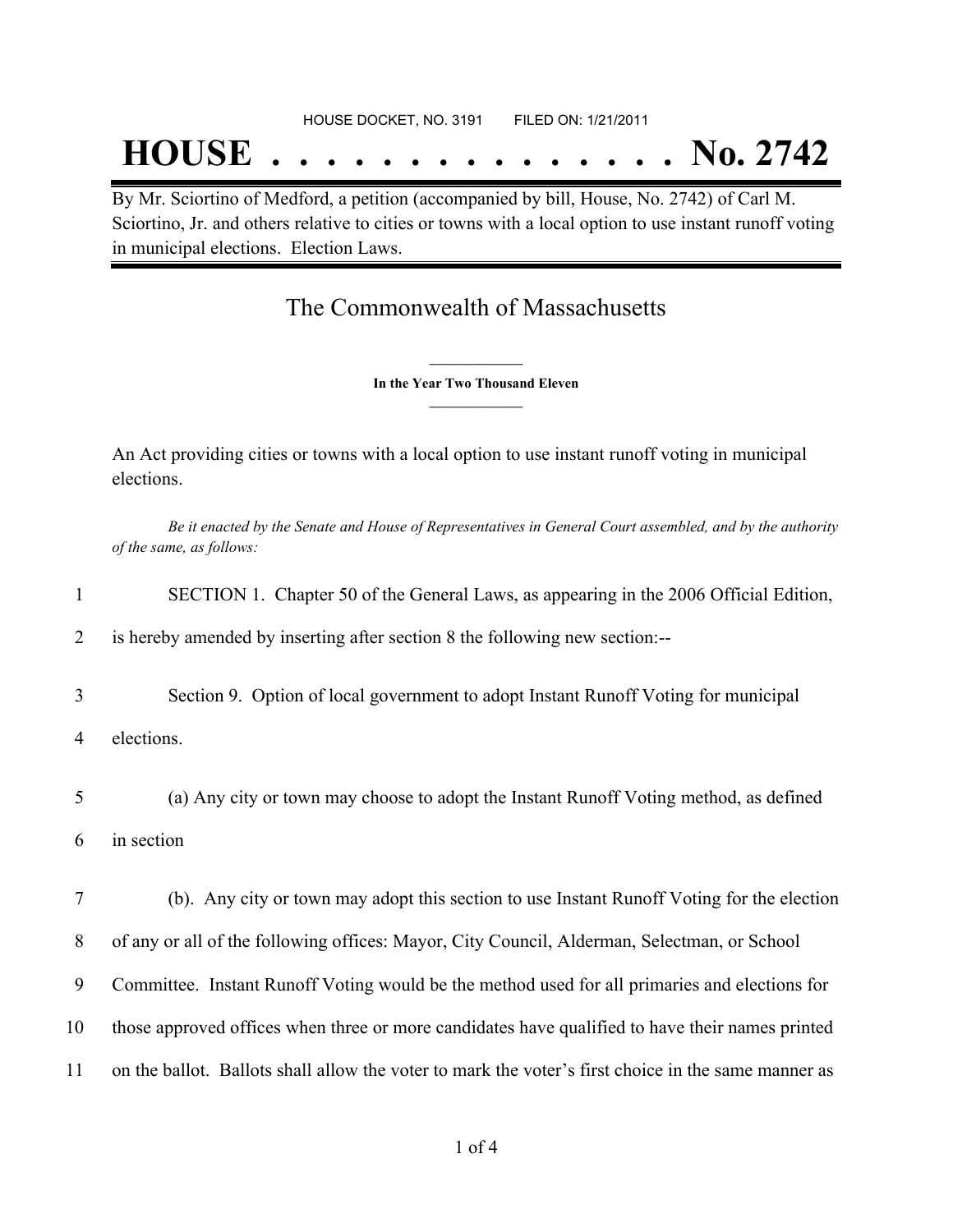that for offices not elected by Instant Runoff Voting. The provisions of this section may be adopted in any city or town by the manager or mayor in a city having a Plan D or Plan E form of charter, with the approval of the city council or board of aldermen, or the town council or board of selectmen of a town.

 (b) Instant Runoff Voting is defined as a method of casting and tabulating votes that simulates the ballot counts that would occur if all voters participated in a series of runoff elections with one candidate eliminated after each round of counting. In elections using the Instant Runoff Voting method, voters may rank the candidates in order of preference equal to the total number of candidates for each office. A voter may rank a write-in candidate. In all such elections, the count shall proceed in the following manner:

 (1) The initial round of counting shall be a count of the first choices marked on each ballot. If any candidate receives a majority of the first choices, that candidate shall be deemed and declared elected

 (2) If no candidate receives a majority of first choices, there shall be a second round of counting. The last-place candidate shall be eliminated, and all the continuing ballots shall be recounted. Each continuing ballot shall be counted as one vote for that ballot's highest ranked advancing candidate.

 (3) If no candidate receives a majority at the second round of counting, there shall be a third round of counting. The last-place candidate shall be eliminated, and all the continuing ballots shall be recounted. Each continuing ballot shall be counted as one vote for that ballot's highest ranked advancing candidate.

of 4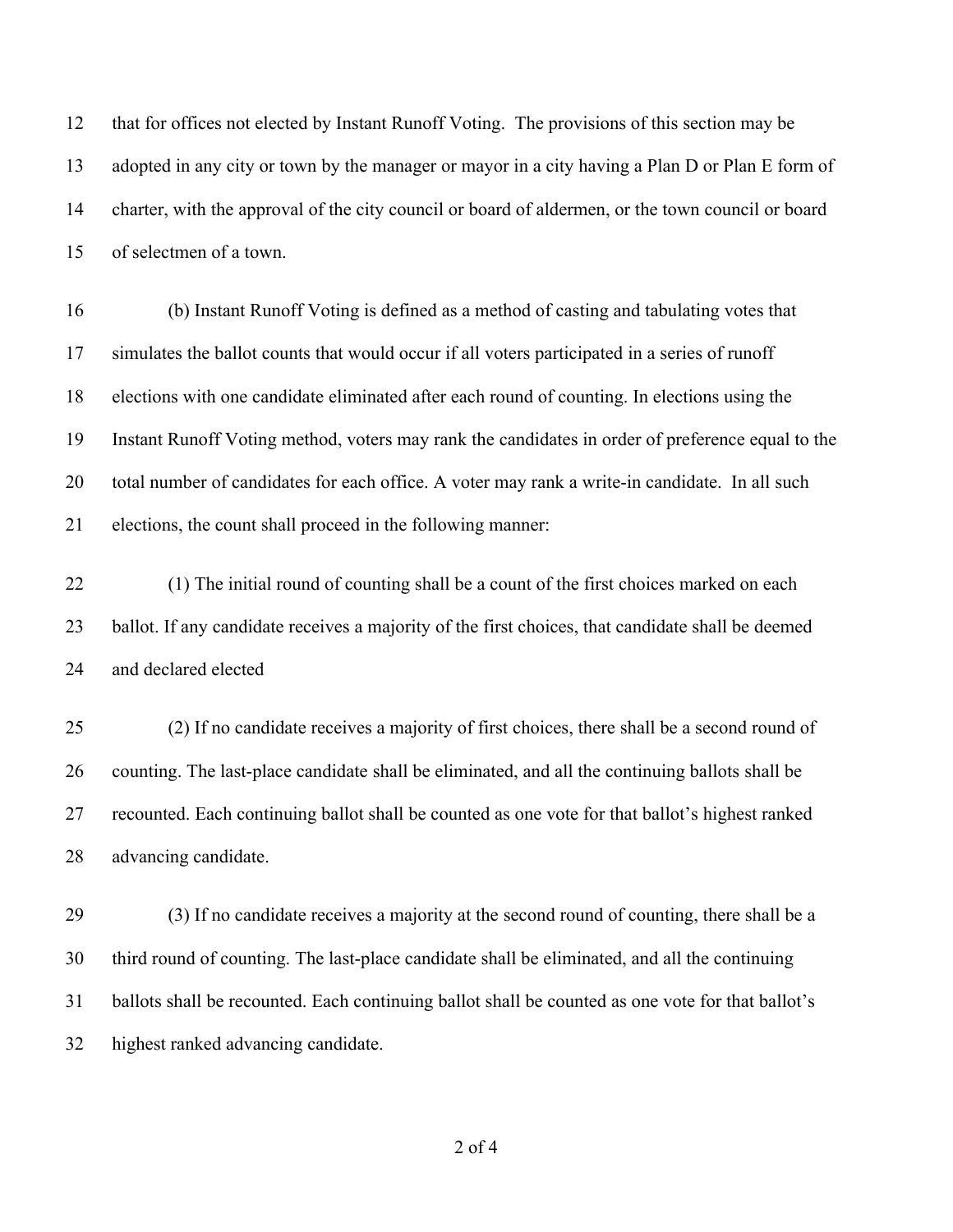(4) The process of eliminating the last-place candidates and recounting all the continuing ballots shall continue until one candidate receives a majority of the votes in a round. The candidate who receives a majority of the votes in a round shall be deemed and declared to be elected.

 (5) When a ballot becomes an exhausted ballot it shall not be counted in that round or any subsequent round.

 (6) If there are not sufficient second and lower choices for any candidate to receive a majority, the candidate with the highest number of votes shall be deemed and declared to be elected.

 (7) No candidate who has been eliminated can be elected, no matter how many second and lower ranked choices might otherwise have become votes for that candidate in a later round.

 (c) Ballots shall allow the voter to mark the voter's first choice in the same manner as that for offices not elected by Instant Runoff Voting.

 (d) Sample ballots illustrating voting procedures shall be posted in or near the voting booth, and shall be included in the instruction packet for absentee ballots. Directions to voters shall conform substantially to the following:

 "Vote for your first-choice candidate by marking the number '1' next to that candidate's name. In addition to your first choice candidate, you may rank additional candidates in order of preference. Ranking additional candidates will not affect your first-choice candidate. Indicate your second choice by marking the number '2' by that candidate's name, your third choice by

of 4